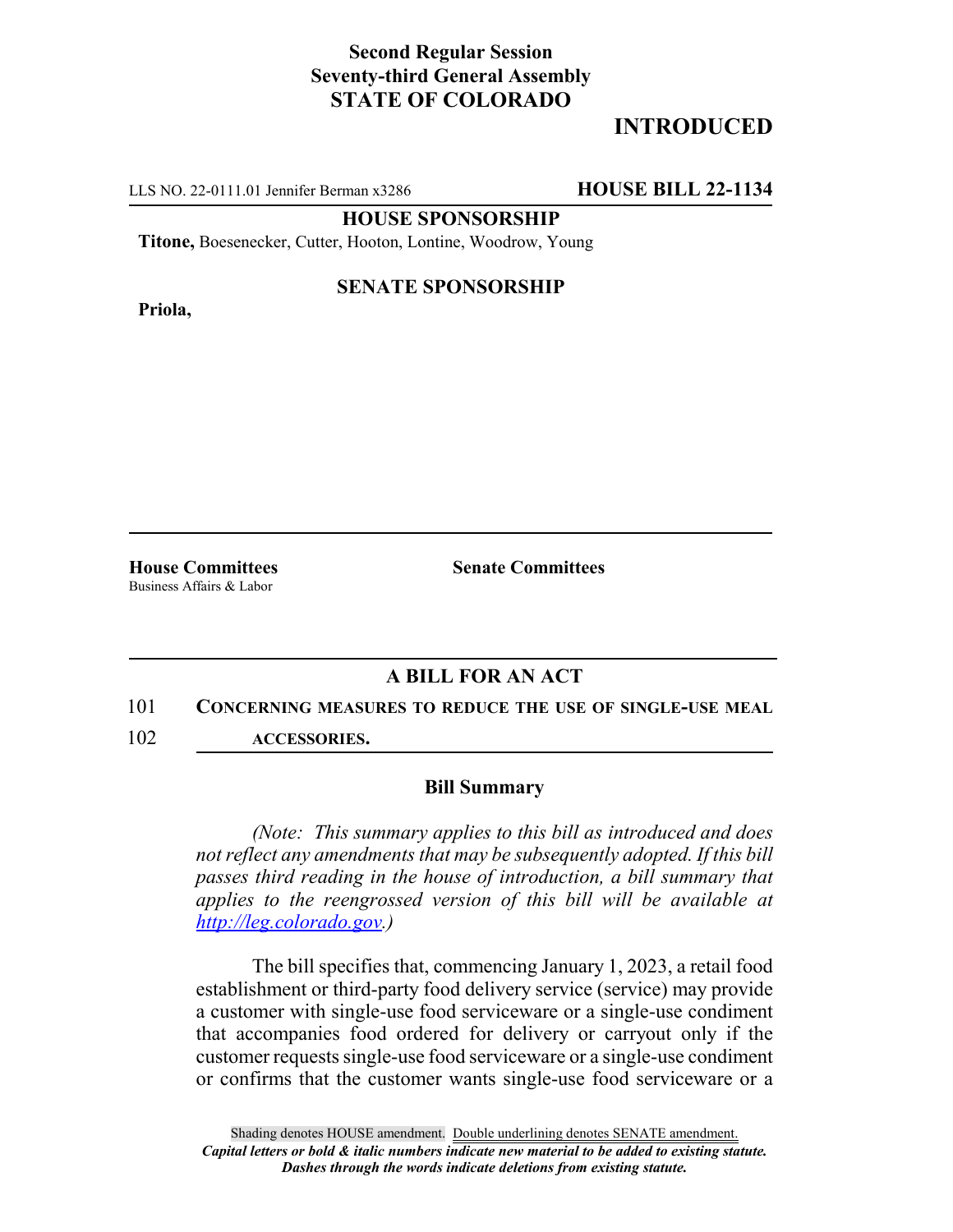single-use condiment when offered, with limited exceptions.

 *Be it enacted by the General Assembly of the State of Colorado:* **SECTION 1.** In Colorado Revised Statutes, **amend** 25-17-502 as follows: **25-17-502. Legislative declaration.** The general assembly finds, determines, and declares that limiting the use of single-use plastic carryout bags and expanded polystyrene products will mitigate the harmful effects on our state's natural resources and our environment that result from disposing of these products in our landfills. **SECTION 2.** In Colorado Revised Statutes, **amend** 25-17-508 as follows: **25-17-508. Local government regulation - preemption.** (1) On and after July 1, 2024, a local government may enact, implement, or enforce any ordinance, resolution, rule, or charter provision that is as stringent as or more stringent than this part 5. (2) NOTWITHSTANDING SUBSECTION (1) OF THIS SECTION, A LOCAL GOVERNMENT THAT, ON OR BEFORE JANUARY 1, 2022, ENACTED ANY ORDINANCE, RESOLUTION, RULE, OR CHARTER PROVISION THAT IS AS 18 STRINGENT AS OR MORE STRINGENT THAN SECTION 25-17-510 MAY CONTINUE TO IMPLEMENT AND ENFORCE THE ORDINANCE, RESOLUTION, RULE, OR CHARTER PROVISION. **SECTION 3.** In Colorado Revised Statutes, **add** 25-17-510 as follows: **25-17-510. Provision of single-use condiments and single-use food serviceware for delivery or carryout upon request - exemptions - enforcement - definitions.** (1) COMMENCING JANUARY 1, 2023, IF A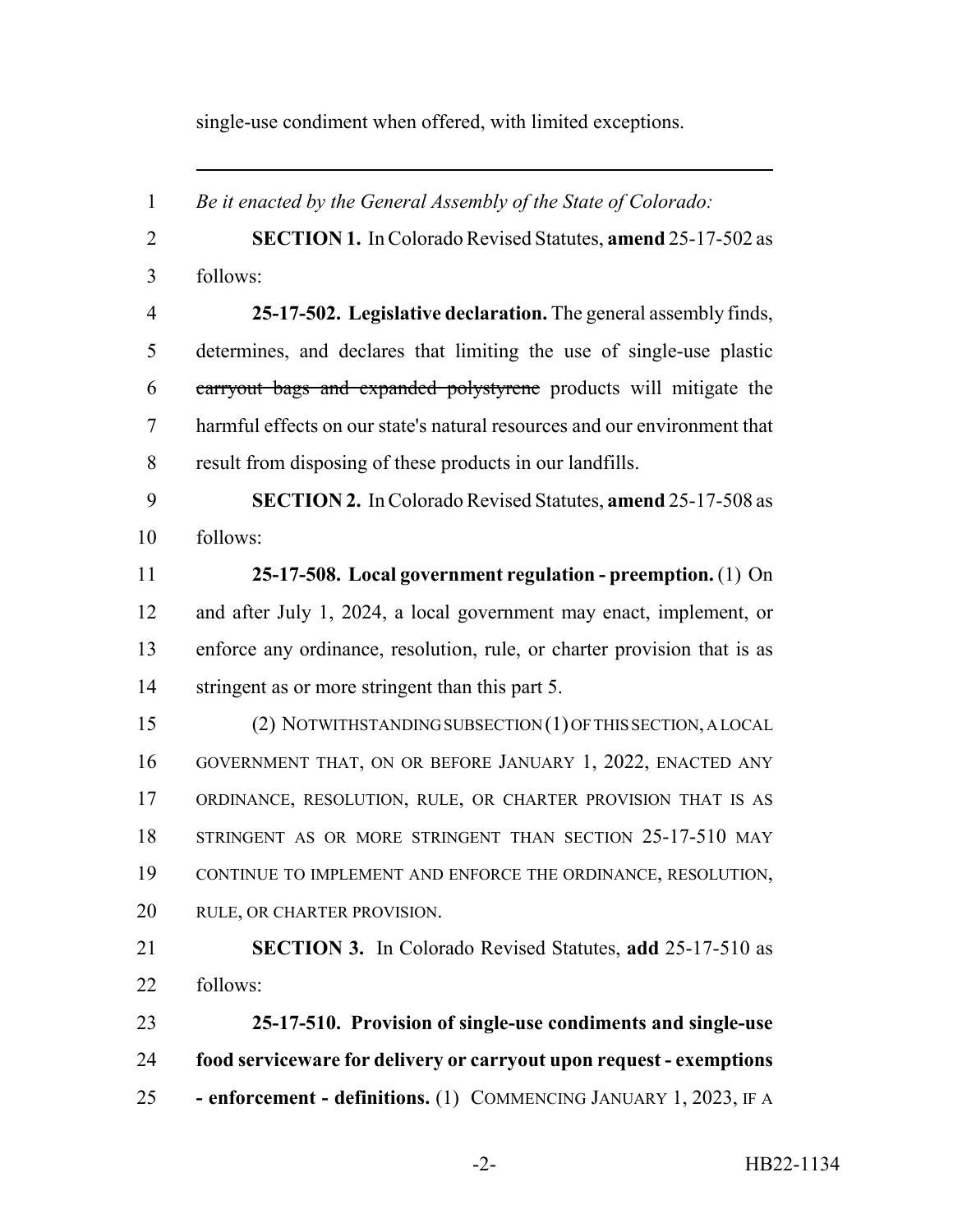CUSTOMER ORDERS FOOD FROM A RETAIL FOOD ESTABLISHMENT OR THROUGH A THIRD-PARTY FOOD DELIVERY SERVICE PLATFORM FOR DELIVERY OR CARRYOUT, THE RETAIL FOOD ESTABLISHMENT OR SERVICE MAY PROVIDE THE CUSTOMER WITH SINGLE-USE FOOD SERVICEWARE OR A SINGLE-USE CONDIMENT ONLY IF:

 (a) THE CUSTOMER REQUESTS SINGLE-USE FOOD SERVICEWARE OR A SINGLE-USE CONDIMENT; OR

 (b) THE CUSTOMER CONFIRMS WHEN OFFERED SINGLE-USE SERVICEWARE OR A SINGLE-USE CONDIMENT THAT THE CUSTOMER WANTS THE SINGLE-USE SERVICEWARE OR SINGLE-USE CONDIMENT.

 (2) NOTWITHSTANDING SUBSECTION (1) OF THIS SECTION, A RETAIL FOOD ESTABLISHMENT MAY PROVIDE A CUSTOMER WITH SINGLE-USE FOOD SERVICEWARE USED FOR THE PREVENTION OF SPILLS, WHETHER AT A DRIVE-THROUGH FOR THE CUSTOMER'S TRANSPORT OF FOOD FOR OFF-SITE CONSUMPTION OR THROUGH DELIVERY OF FOOD BY A RETAIL FOOD ESTABLISHMENT OR BY A THIRD-PARTY FOOD DELIVERY SERVICE. IN ALL OTHER CIRCUMSTANCES, A RETAIL FOOD ESTABLISHMENT OR THIRD-PARTY FOOD DELIVERY SERVICE MAY PROVIDE A CUSTOMER WITH SINGLE-USE FOOD SERVICEWARE USED FOR THE PREVENTION OF SPILLS ONLY UPON REQUEST.

 (3) COMMENCING JANUARY 1, 2023, A RETAIL FOOD ESTABLISHMENT OR THIRD-PARTY FOOD DELIVERY SERVICE, WITH RESPECT TO A CUSTOMER'S USE OF A THIRD-PARTY FOOD DELIVERY SERVICE PLATFORM, SHALL PROVIDE THE CUSTOMER THE ABILITY TO SELECT FROM THE RETAIL FOOD ESTABLISHMENT'S MENU THE SINGLE-USE FOOD SERVICEWARE OR SINGLE-USE CONDIMENTS THAT ARE MADE AVAILABLE TO CUSTOMERS AND THAT THE CUSTOMER WANTS INCLUDED WITH THE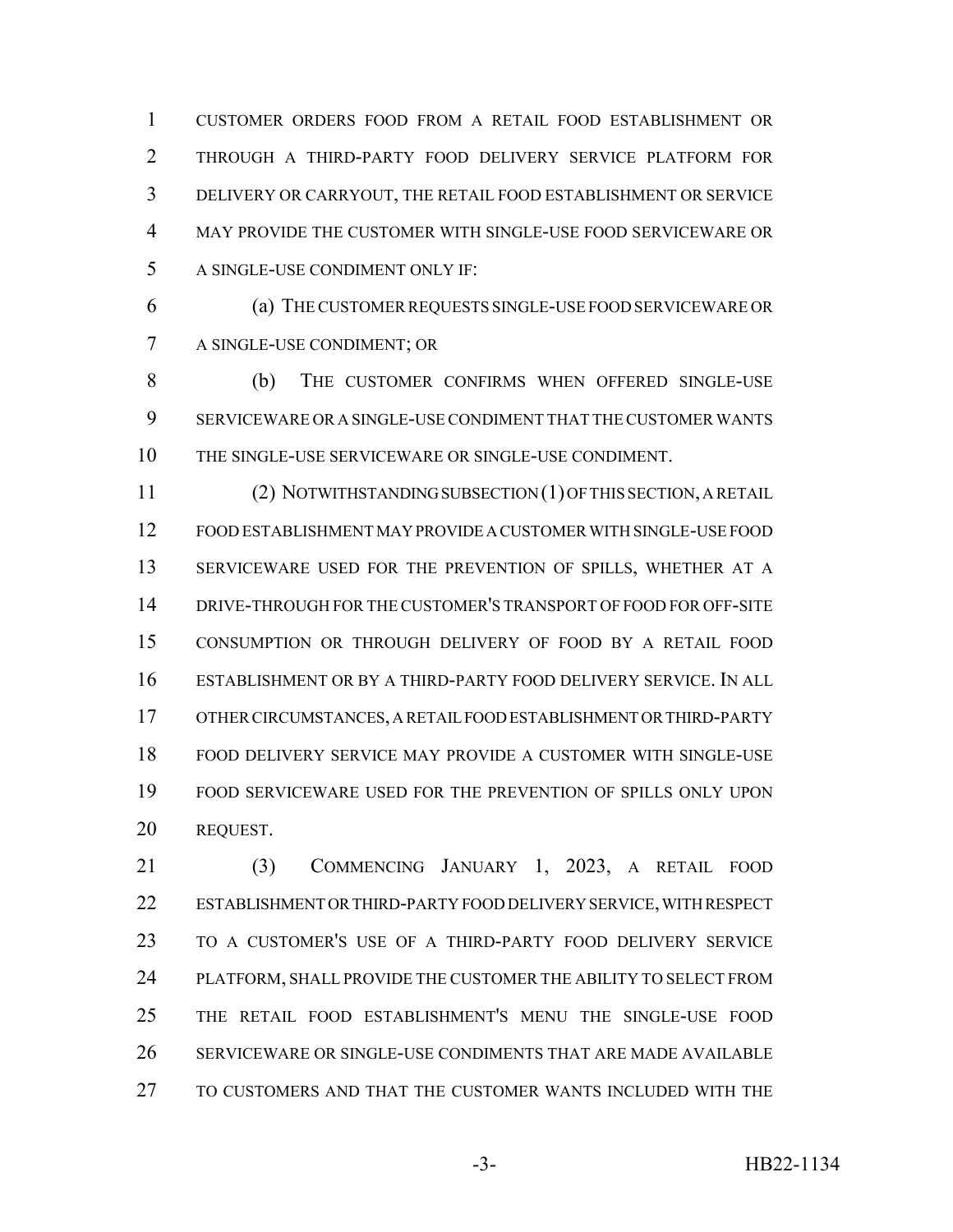CUSTOMER'S FOOD ORDER.

2 (4) THIS SECTION DOES NOT APPLY TO:

 (a) SINGLE-USE FOOD SERVICEWARE OR SINGLE-USE CONDIMENTS PROVIDED AT A SELF-SERVICE STATION THAT IS LOCATED WITHIN A RETAIL FOOD ESTABLISHMENT OR IS LOCATED AT A SPECIAL EVENT; EXCEPT THAT A RETAIL FOOD ESTABLISHMENT OR SPECIAL EVENT WITH A SELF-SERVICE STATION IS ENCOURAGED TO OFFER BULK DISPENSERS FOR CONDIMENTS AT 8 THE SELF-SERVICE STATION;

 (b) MEALS PROVIDED AS PART OF A SOCIAL SERVICE PROGRAM DIRECTED AT SERVING ONE OR MORE VULNERABLE POPULATIONS, SUCH AS SCHOOL CHILDREN IN INCOME-ELIGIBLE HOUSEHOLDS, PERSONS 12 EXPERIENCING HOMELESSNESS, OR THE ELDERLY;

 (c) A RETAIL FOOD ESTABLISHMENT LOCATED WITHIN AN AIRPORT 14 IF THE AIRPORT IS OPEN TO THE PUBLIC; AND

 (d) MEALS PROVIDED TO GUESTS STAYING IN A HOTEL, LODGING HOUSE, OR ROOMING HOUSE.

 (5) NOTHING IN THIS SECTION AUTHORIZES THE PROVISION OF A SINGLE-USE PLASTIC CARRYOUT BAG OR EXPANDED POLYSTYRENE IN A MANNER THAT WOULD VIOLATE SECTION 25-17-504, 25-17-505, OR 25-17-506.

21 (6) AS USED IN THIS SECTION:

 (a) "HOTEL" MEANS ANY ESTABLISHMENT WITH SLEEPING ROOMS FOR THE ACCOMMODATION OF GUESTS AND HAVING RESTAURANT FACILITIES.

 (b) (I) "RETAIL FOOD ESTABLISHMENT" HAS THE MEANING SET FORTH IN SECTION 25-4-1602 (14); EXCEPT THAT "RETAIL FOOD ESTABLISHMENT" ALSO INCLUDES: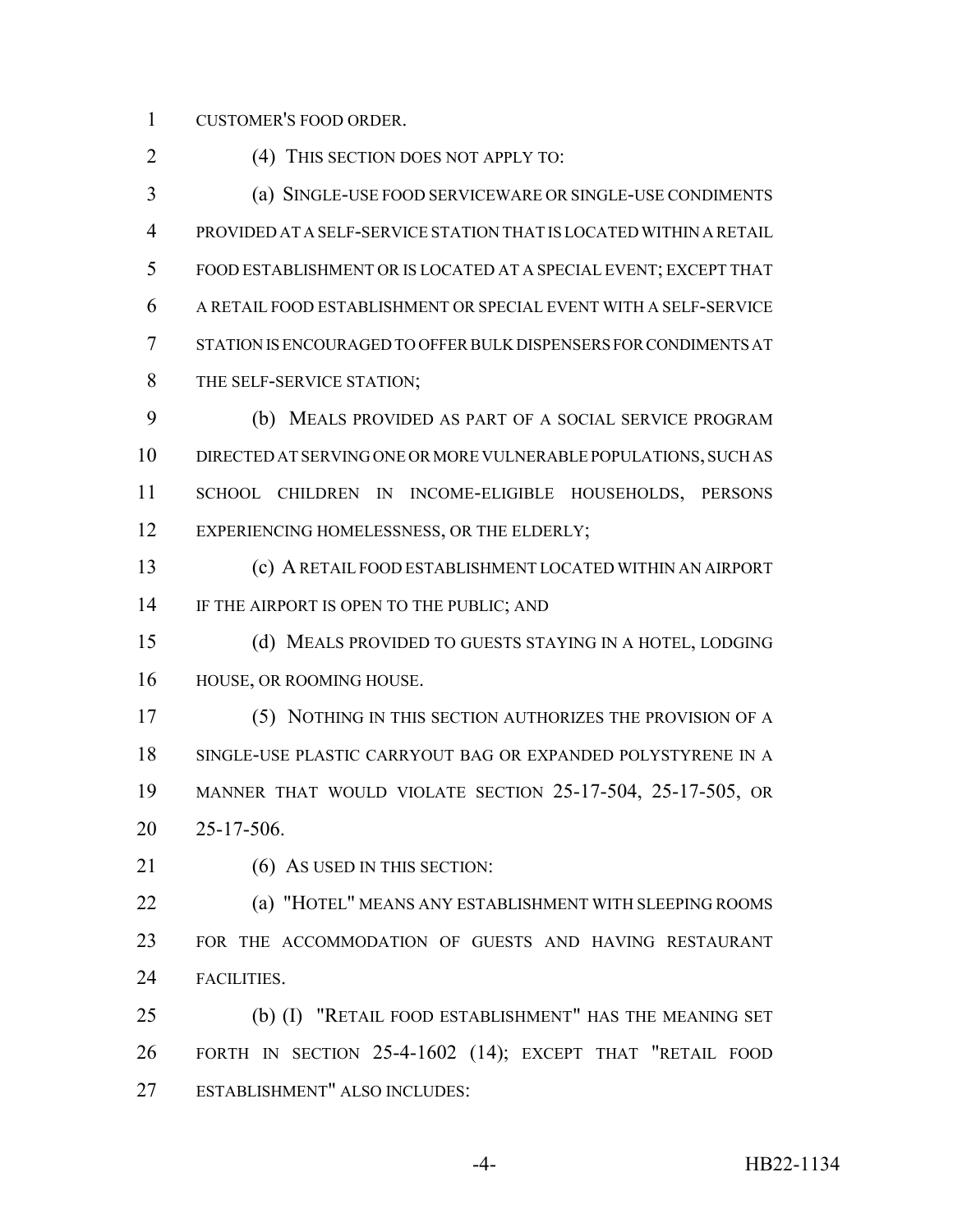(A) FARMERS' MARKETS AND ROADSIDE MARKETS;

 (B) ESTABLISHMENTS PREDOMINATELY PREPARING AND SERVING HOT COFFEE, HOT TEA, OR OTHER BEVERAGES;

 (C) ESTABLISHMENTS THAT HANDLE ONLY PREPACKAGED FOOD AND OPERATIONS SERVING ONLY COMMERCIALLY PREPARED, PREPACKAGED FOODS REQUIRING NO PREPARATION OTHER THAN THE HEATING OF FOOD WITHIN ITS ORIGINAL CONTAINER OR PACKAGE; AND

 (D) A HOME, COMMERCIAL, PRIVATE, OR PUBLIC KITCHEN IN WHICH A PERSON PRODUCES FOOD PRODUCTS SOLD DIRECTLY TO CONSUMERS PURSUANT TO THE "COLORADO COTTAGE FOODS ACT", SECTION 25-4-1614.

**(II) TO THE EXTENT A RETAIL FOOD ESTABLISHMENT IS ALSO A** 13 STORE, THE EXEMPTION FOR SMALL STORES SET FORTH IN SECTION 25-17-503 (14)(c) DOES NOT APPLY TO THIS SECTION.

 (c) "SINGLE USE" MEANS DESIGNED TO BE USED ONCE AND THEN DISCARDED.

 (d) (I) "SINGLE-USE CONDIMENT" MEANS A PACKAGED, SINGLE-SERVING CONDIMENT, SUCH AS RELISH, A SPICE, A SAUCE, A CONFECTION, OR A SEASONING, THAT:

**(A) DOES NOT REQUIRE ADDITIONAL PREPARATION;** 

- **(B)** Is USED ON FOOD; AND
- **(C)** IS INTENDED FOR A SINGLE USE.

 (II) "SINGLE-USE CONDIMENT" INCLUDES KETCHUP, MUSTARD, MAYONNAISE, SOY SAUCE, HOT SAUCE, SALSA, SYRUP, JAM, JELLY, SUGAR, SALT, PEPPER, SWEETENER, OR CHILI PEPPER.

 (e) (I) "SINGLE-USE FOOD SERVICEWARE" MEANS A SINGLE-USE ITEM THAT A RETAIL FOOD ESTABLISHMENT OR THIRD-PARTY FOOD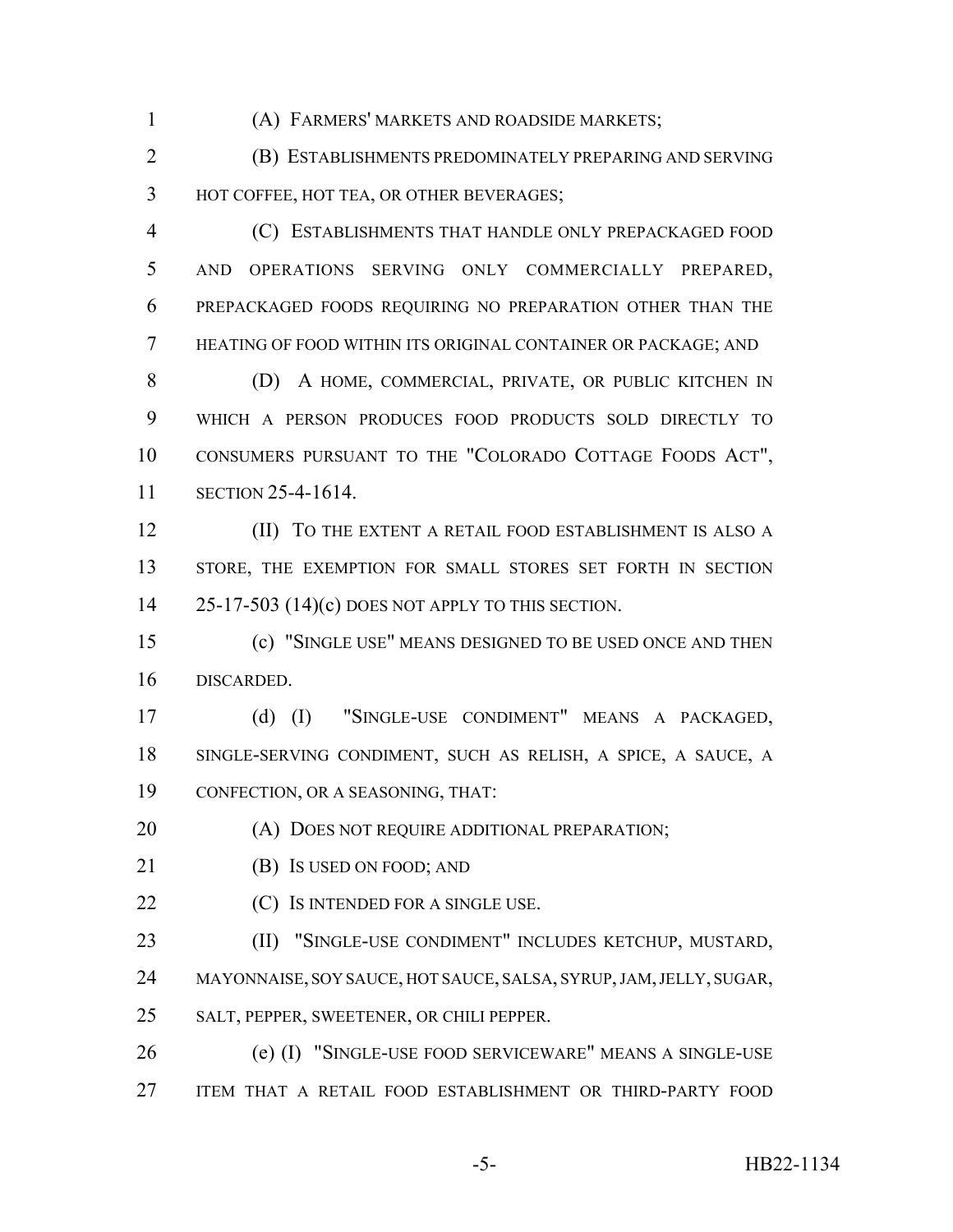DELIVERY SERVICE PROVIDES A CUSTOMER TO ASSIST THE CUSTOMER IN CONSUMING FOOD THAT THE RETAIL FOOD ESTABLISHMENT OR THIRD-PARTY FOOD DELIVERY SERVICE PROVIDED THE CUSTOMER.

 (II) "SINGLE-USE FOOD SERVICEWARE" INCLUDES A SINGLE-USE UTENSIL, NAPKIN, CONDIMENT CUP OR PACKET, STRAW, STIRRER, LID, CUP, SLEEVE, SPILL PLUG, TRAY, COCKTAIL STICK, OR SET OF CHOPSTICKS.

 (f) "SPECIAL EVENT" MEANS AN ORGANIZED EVENT OR CELEBRATION AT WHICH RETAIL FOOD ESTABLISHMENTS PREPARE, SERVE, OR OTHERWISE PROVIDE FOOD FOR HUMAN CONSUMPTION.

 (g) "SPILL PLUG", ALSO KNOWN AS A "SPLASH STICK", MEANS A PIECE OF PLASTIC THAT IS INSERTED INTO A BEVERAGE LID TO PREVENT 12 SPILLS.

 (h) "THIRD-PARTY FOOD DELIVERY SERVICE" OR "SERVICE" MEANS ANY COMPANY OR WEBSITE, MOBILE APPLICATION, OR OTHER INTERNET SERVICE THAT OFFERS OR ARRANGES FOR THE SALE AND SAME-DAY DELIVERY OR SAME-DAY CARRYOUT OF PREPARED FOOD OR BEVERAGES FROM A RETAIL FOOD ESTABLISHMENT.

 (i) "THIRD-PARTY FOOD DELIVERY SERVICE PLATFORM" OR "PLATFORM" MEANS A THIRD-PARTY FOOD DELIVERY SERVICE'S ONLINE OR MOBILE PLATFORM ON WHICH A CONSUMER CAN VIEW AND ORDER AVAILABLE PRODUCTS.

 **SECTION 4. Act subject to petition - effective date.** This act takes effect at 12:01 a.m. on the day following the expiration of the ninety-day period after final adjournment of the general assembly; except 25 that, if a referendum petition is filed pursuant to section 1 (3) of article V of the state constitution against this act or an item, section, or part of this act within such period, then the act, item, section, or part will not take